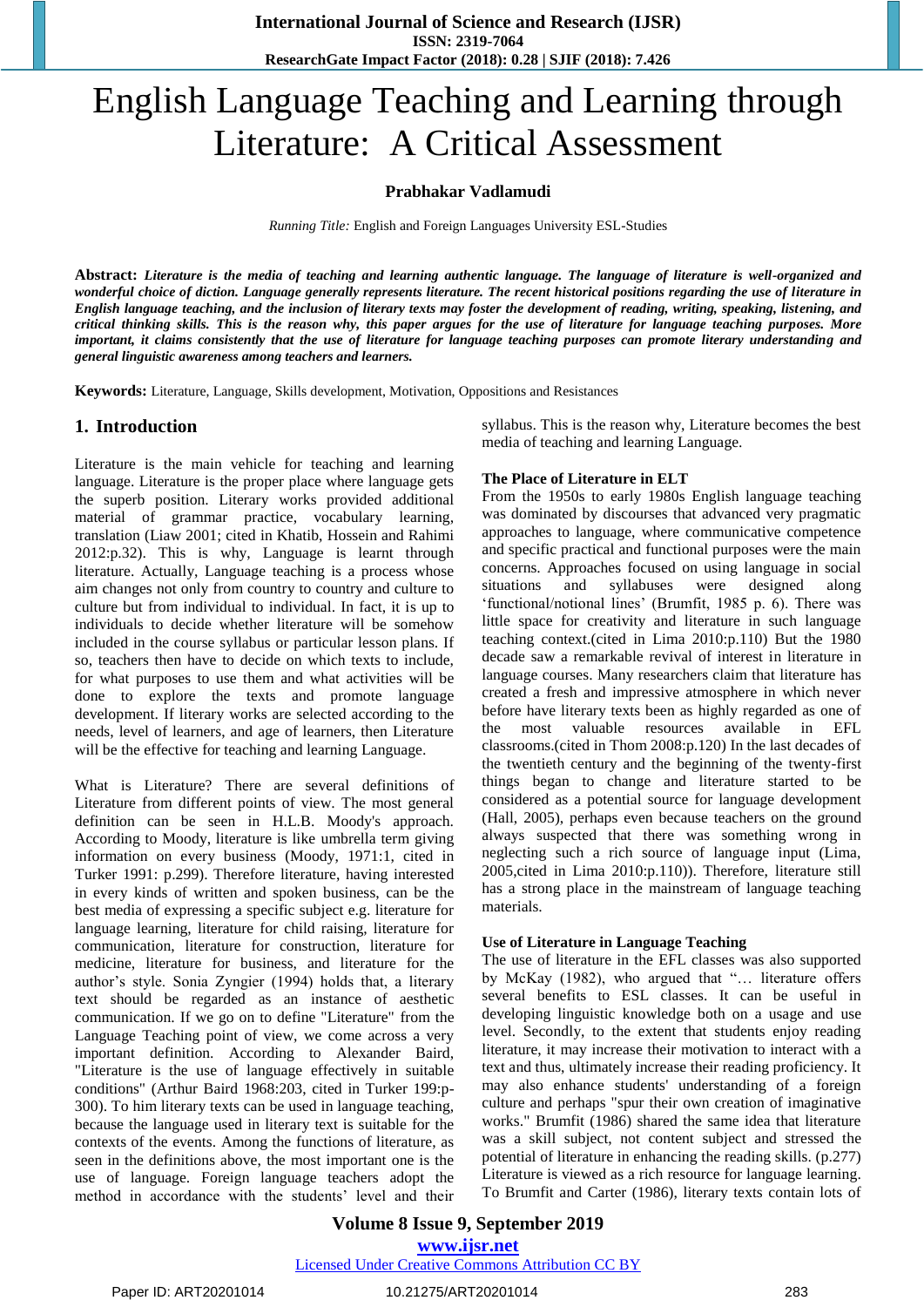# **International Journal of Science and Research (IJSR) ISSN: 2319-7064 ResearchGate Impact Factor (2018): 0.28 | SJIF (2018): 7.426**

meaningful contexts in which linguistic components such as lexical items and grammatical structures are used in a natural way. By this I mean, the students will be able to be exposed to a variety of unexpected uses and types of linguistic expressions. Then they gradually gain familiarity with different linguistic uses, conventional forms of written mode and develop their communicative capacity. With this aspect, literature offers learners a chance to process and interpret new language in a specific context. Loff (1988) introduced literature because literature will extend linguistic knowledge by giving evidence of extensive and subtle vocabulary usage, and complex and exact syntax". Moreover, literature can meet the target objectives of communicative language teaching as it accelerates interpretations, classroom discussions and interactions among students as well as interactions between teacher and students as mentioned in Maley"s research. Study by Van (2009) also showed that literature is full of instances of reallife language in various situations; it provides lots of opportunities for students to improve syntactic, pragmatic, cultural, and discoursed awareness among learners.

#### **Why Use Literary Texts?**

The arguments for the use of literary texts in the language classroom are many. Some scholars like Enkvist statements that "to "know" a language you must cope not only with menus, laundry lists and telephone books, but also with novels, plays and sonnets. Literature is part of language, in more senses than one. And unless you know something of the literature of a language, you do not really "know" the language" (MacCabe, 1985, p. 47,cited in Zyngier 1994:p-6). Zyngier (1994) states that literary texts are intellectually stimulating. They allow readers to create worlds with which they may not be familiar and the way they do it is by relying on language. In building meaning, the reader reconstructs or re-creates what he or she thinks the writer is trying to communicate. In this sense, the reader becomes a performer, an actor in a communicative event.(cited in Zyngier 1994:p-6) The examination of the language of the poem enables the reader to experience events similar to those which have taken place in the poet's mind. In the course of searching for intelligibility and working through language, the reader performs an act of the imagination. Thus poem stands as an illustration that words do not mean in isolation, that "the complete meaning of a word is always contextual' (Firth, J. 1935, 1958, p.7, cited in Zyngier 1994:p-8). Therefore, we can claim that the teaching of literature in language classrooms is a fast-growing phenomenon, although many language teachers are still reluctant to work with literary texts. Povey (1972:187), in summarizing the aims of using literature in ESL classes, argues that "literature will increase all language skills because literature will extend linguistic knowledge by giving evidence of extensive and subtle vocabulary usage, and complex and exact syntax." Many experts as well as many teachers of this country like to see some pieces of literature in teaching materials (Huda 2004, p.131).They believe that literary texts in language teaching materials bring new flavour for learners and their beliefs in this regard conform to the views of Short and Candlin (1984) who hold that many students enjoy literature and so literature can be potentially useful for language teaching and learning. English language learning generally happens to be a boring prosaic and monotonous task for the students of this country if the materials they use are purely language-based, divorced from any kind of aesthetic value. Therefore, inclusion of some pieces of literature in materials will bring variety, making the materials enjoyable for the students (Huda 2012: p. 44). Choudhury (2001) thinks that language teaching without the help of literature is doomed to be unattractive and, therefore, ineffective. Literature serves as stimulus to language use. A poetry lesson, for example, can involve students emotionally and prove enjoyable. So a portion of our syllabus can comprise some pieces of literature. (cited in Huda 2012: 44)

#### **The Potential Value of Using Literary Texts in Language Teaching**

Literature is seen as a medium for the students to develop their appreciation of different language systems. Moreover, studying literature can foster the students' interpretations add enhance their language and communication skills. Literature is inherently authentic and provides authentic input for language learning (Ghosen 2002; Shrestha 2008; cited in Khatib, Ranjbar and Fathi 2012:p.13). The idea of using literary texts in EFL classroom is supported by Mortimer J. Adlert and Charles Van Doren (1972) who claim that literature is valuable authentic material which offers "authentic" samples of language - for example, travel timetables, city plans, forms, pamphlets, cartoons, advertisements, and newspaper or magazine articles. Learners are thus "exposed to language that is as genuine and undistorted as can be managed in the classroom context." At least, literature can bring us a great deal of cultural information. Adlert and Doren also claim the vital role of literature in cultural enrichment and linguistic enrichment. However, these two authors stress upon the personal involvement that literature fosters in readers. Personal involvement can be understood as the readers' close contact with the characters or the engagement in the event of the story, the sharing of emotions and feelings between readers and characters, between readers and the author, and among readers themselves. Therefore, students would have a chance to learn through literary texts in the classroom and then improve their language awareness and cultural understanding. Also, they would be motivated in their learning process when they find themselves capable of giving their emotional responses. Personally, it would be most advantageous when using literary texts in teaching language, especially if the lessons are well planned and if teachers are skilled enough to monitor the class in an interesting and effective way.(cited in Thom 2008:p.120- 121)

#### **Selecting Literature**

The effective use of literature in the ELT depends on the appropriate selection of literary texts. Literary texts that are stylistically uncomplicated, it is important to select themes with which the students can identify. Certainly, one common experience of most ESL students is their struggle with a language and culture with which they are unfamiliar. Thus, literature which deals with either of these themes should be highly relevant to them. (cited in McKay 1982, p.531-532) Text selection is a 'crucial factor' (Maley, 2001: 184) in making literature a resource for linguistic development, personal enrichment and cultural appreciation. McRae (1997) also says that "careful text selection is fundamental

**Volume 8 Issue 9, September 2019 www.ijsr.net**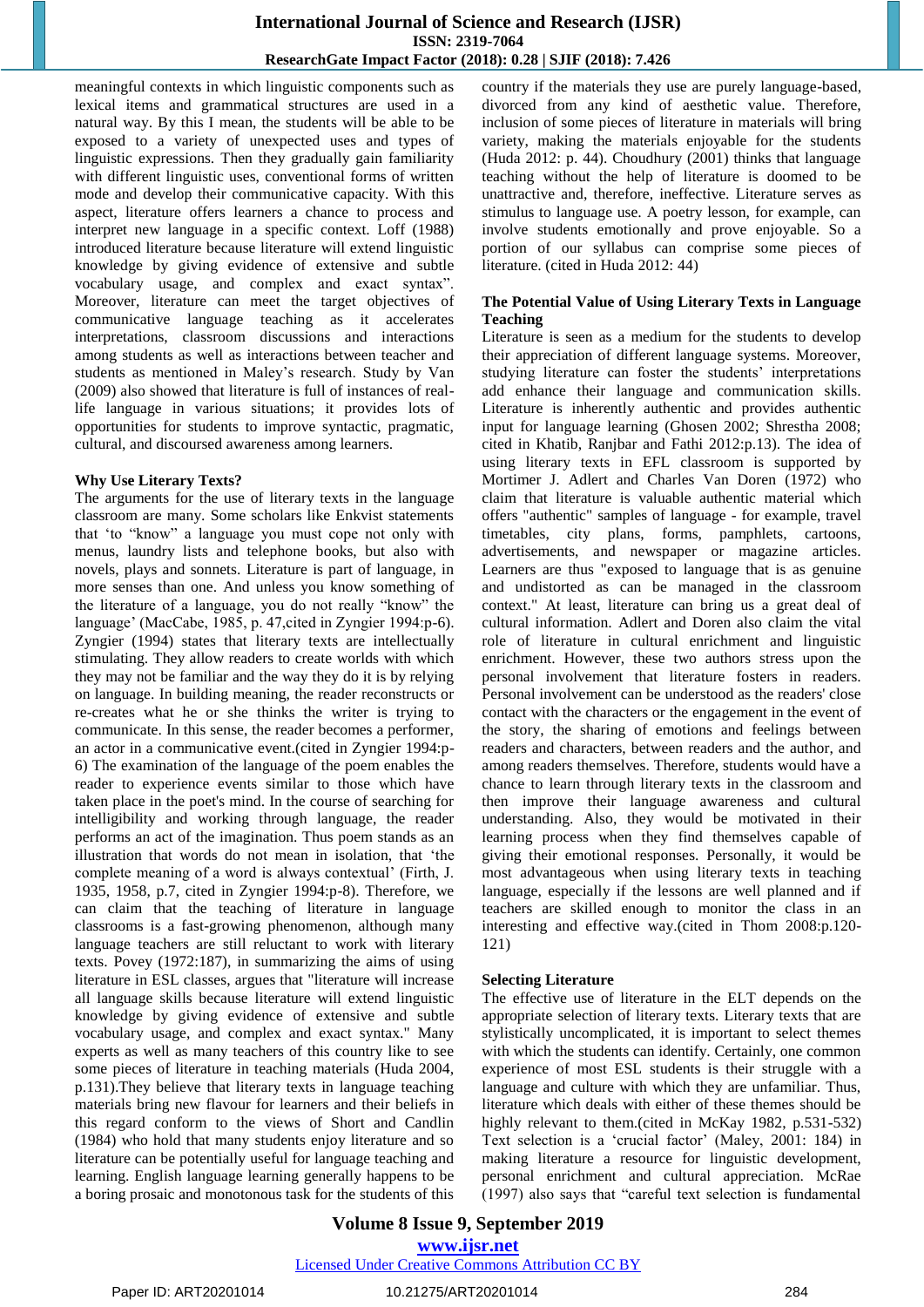# **International Journal of Science and Research (IJSR) ISSN: 2319-7064 ResearchGate Impact Factor (2018): 0.28 | SJIF (2018): 7.426**

to the successful use of any kind of representational materials" (1997:49). Collie and Slater (1994) suggest that text selection depend on "each particular group of students, their needs, interests, cultural background and language level" (1994: 6). Robert Hill (1995) demonstrates two sets of criteria in his essay. Lazar (1993:52) also talks about some criteria. Combined criteria from all the sources mentioned above are formulated in the following section:

- The student's cultural background,
- The student's linguistic proficiency,
- The student's literacy background,
- The student's age and level of understanding.
- Interesting texts,
- Availability and suitability of the text.

#### **Motivation**

Literary texts are very much motivating due to its authenticity and the meaningful context it provides (Ghosen 2002;Van 2009;cited in Khatib 2011:p.202).Due to its authenticity, literature can develop sociolinguistic and pragmatic knowledge as manifested communicative competence models (Mackay,2001;cited in Khatib 2011:p.202).Sociolinguistic and pragmatic competence are two of the main components of the communicative competence models. Hence, special attention is needed to be directed to this component. Literature due to its authenticity is equipped with sociolinguistic and pragmatic information. These two features are more related to 'appropriateness' in language which can be found only in contextualized language such as literary texts, dramas and plays.

#### **Grammar and Vocabulary Knowledge**

Literature is replete with various vocabularies, sentence patterns, words-order and grammatical items which help the learners to learn the target language. Literature is also a good resource for increasing word power. In other words, literature involves a profound range of vocabulary, dialogues and prose (Van 2009; cited in Khatib 2011:p.202).Also Arther (1968), believes that syntactic knowledge and vocabulary enrichment can be accelerated through literary texts.(cited in Khatib 2011:p.202).Reading short stories and novels can expand vocabulary Knowledge of the learners. For example, Joseph Conrad's "Heart of Darkness" is a novel with so many new words and it can be prescribed for intermediate and upper-intermediate language learners.

#### **Language Skills Development**

Literature can be a great potential resource in teaching language and communications skills, specially speaking skills for the language learners. Belcher and Hirvella (2000) hold that literature is rich with innumerable authentic tokens of language for the development of reading, writing, speaking, and listening skills (Crain,1993; Fitzgerald,1993; Nasr,2001, Spack,1985; Stern,2001; vandrick,1996; cited in Khatib 2011:p.203). Sandra Mackay also argues that "literature can be useful in developing linguistic knowledge both on a usage and International Journal of African and Asian Studies - An Open Access International Journal Vol.5 2014 64 use level." To the extent that the students enjoy reading literature, it may increase their motivation to interact with a text and thus, ultimately increase their reading proficiency. It may also enhance students' understanding of a foreign culture and perhaps "spur their own creation of imaginative works." .(cited in Thom 2008:p.120) For writing purposes, literature shows to set a good ground for writing practice. Having the learners complete a poem or short story in close form is very interesting. Also we can have the students write the end of a story in their own words or narrate a story, novella, or novel. Other similar creative activities can be developed for writing practice. For speaking purposes, the events in a poem, novel, or short story can be associated with the learners' own experience in real life. Such a practice paves the way for hot topics for discussion in language classes. Having the students freely reflect on the events and having them critically comment is also facilitative for advancing speaking proficiency. For listening purposes, the learners can be exposed to the audio version of the poems, short stories, or novels. Also the musical elements in poetry stimulate the learners' desire for approximating their speaking patterns to the native speaker norms by adhering to the principles of rhythm, rhyme, and intonation. For reading purposes, as above mentioned; novel and poetry can provide good opportunities for extensive and intensive reading. Also it is good for practicing reading subskills including skimming, scanning, finding the main ideas. Reading in literature is a combination of reading for enjoyment and reading for information. Therefore, it bridges the lacks in non-literary texts. In fact, literature is not only facilitative for language learning purposes in general but it can also accelerate language learning in content-based instruction (Shang, 2006; cited in Khatib 2011:p.202). Oppositions and Its Resistances If the most common oppositions to the teaching of literature in language classrooms are considered, we might find further support to our case. Based on Lazar's (1993) research, I will discuss some of them: "I've got a very demanding syllabus to get through, so there's no real time for playing around with poetry in my lessons. Time is a question of priority. Therefore literature here is not relevant. This argument shows clearly the teacher's attitude. Literature is an adjunct because the teacher has not realized its full potential. Playing is an adequate word to refer to it, but not playing around. I see playing as manipulating, creating new forms of expressions, enjoying the experience. What this teacher needs is theoretical support that will reveal how relevant literature can be to language learning. "My students don't read poetry in their own language, so how can they possibly read it in English?" One argument does not necessarily follow the other. Training in native literature is not a requirement for reading works in a foreign language. "It's alright to use poetry with students who intend to study literature further when they leave school. But reading poetry is too specialized an activity for most students, isn't it?" Any change requires some effort and the teacher should be convinced of the benefits of using literary texts so as to commit himself or herself to the process of change. Reading literature is not too specialized but it does require training. "I've tried using a poem with students, but they found it difficult to understand and just wanted me to give them the 'right' interpretation of what it meant." The issue here is not with what to teach but how to do it. If one approach is not successful, other ways should be tried. These students are used to teacher-centered methodologies in which they expect the teacher to provide the answer. Moreover, they must be exposed to a situation where there are no 'right' or 'wrong'

**Volume 8 Issue 9, September 2019**

**www.ijsr.net**